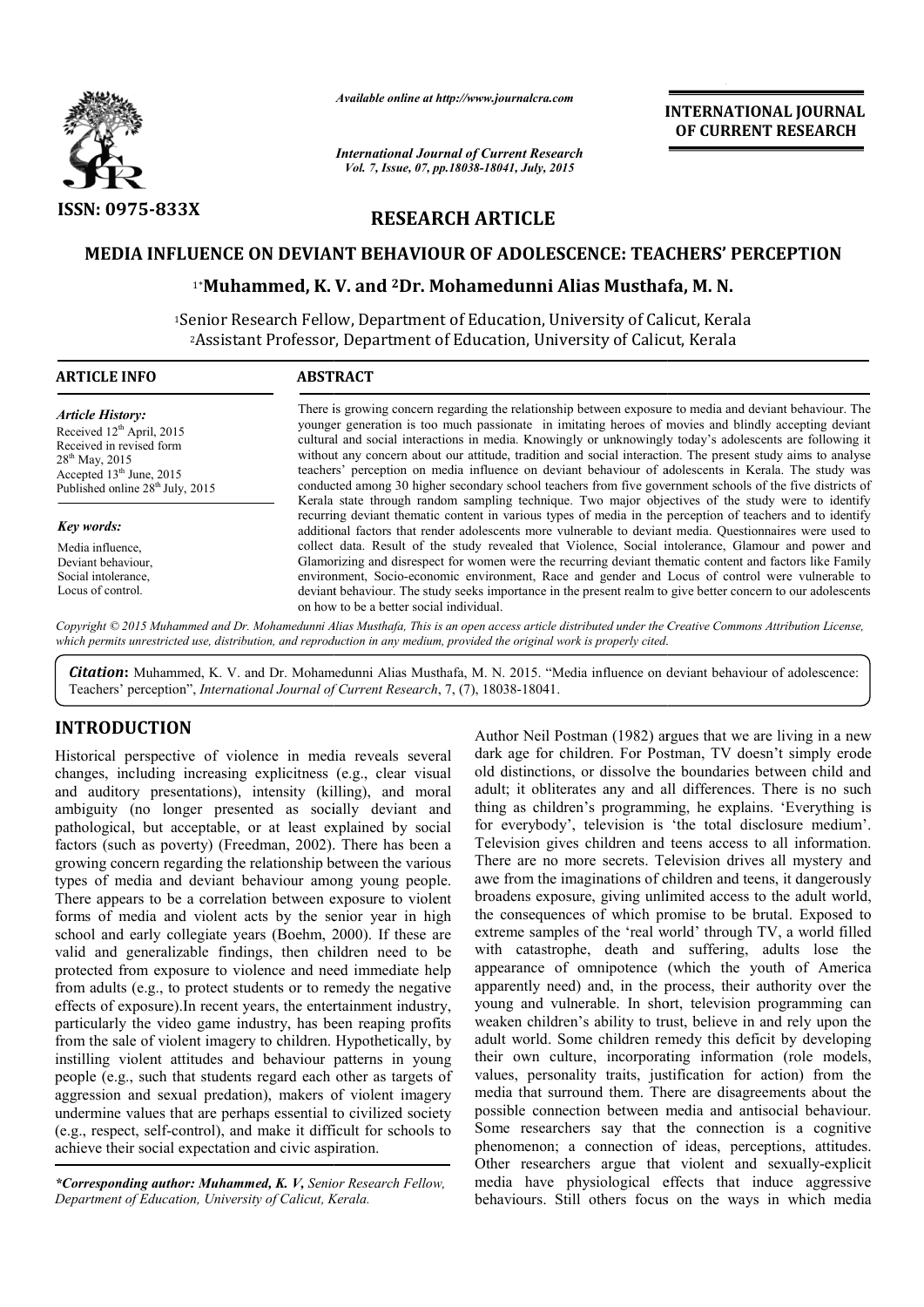violence primes or cues pre-existing aggressive thoughts and feelings. They believe these thoughts are already imbedded in the adolescent and seeing the images on television only increases the rates and intensities of anti-social thoughts. On television, the characters act out and usually do not receive any corrective consequences for their behaviour (Freedman, 2002). High levels of competition in the media industry prompted each one to exhibits anything without any pre assessment on its consequences. This has made the situation more vulnerable, which necessitates a research probe of the present nature in the Kerala context.

## **Objectives of the study**

- To identify recurring deviant thematic content in various types of media in the perception of teachers
- To identify perceived factors that render adolescents more vulnerable to deviant media.

# **METHODOLOGY**

#### **Sample**

A sample of 30 higher secondary school teachers were selected from five government schools of the five districts of Kerala state through random sampling technique.

#### **Tools**

Questionnaires on Media Influence on Deviant Behaviour among Adolescence (Musthafa and Muhammed, 2014) were implemented to identify the recurring deviant thematic content in various types of media and also to identify additional factors that render adolescents more vulnerable to deviant media.

## **ANALYSIS AND INTERPRETATIONS**

The result obtained from the analysis of the data collected is presented in Table 1 and Table 2.

**Table 1. Analysing the recurring deviant thematic content in various types of media**

| S. No | Thematic content           | Percentage |
|-------|----------------------------|------------|
|       | Violence                   | 87         |
| 2     | Social intolerance         | 85         |
| 3     | Glamour and power          | 92         |
| 4     | Glamorizing and disrespect | 90         |
|       | for women                  |            |

When the perception of teachers on recurring deviant thematic content in various types of media is analysed. It is found that majority of teachers are supporting the various thematic content. Adolescents are going passionately behind glamour and power. They do not find themselves inferior in glamorizing and disrespecting women. Tolerance in various aspects like frustrations and patience is not the matter of concern for the adolescence and social intolerance which may even lead to violence is a threat in our society initiated by adolescence. While analyzing the various factors contributing to deviant behaviour in the perception of teachers through questionnaire it is analysed that socio economic environment is the major factor among all the other dimensions and race and gender is the least

among the factors. Locus of control is also a factor vulnerable to deviant behaviour in the perception of higher secondary school teachers. Family environment also act as a factor vulnerable to deviant behaviour but it is not considered as a major factor by the Higher Secondary School teachers.

**Table 2. Analysing the factors vulnerable to deviant behaviour in the perception of teachers**

| S. No. | Factors vulnerable to deviant behaviour | Percentage |
|--------|-----------------------------------------|------------|
|        | Family environment                      | 38         |
|        | Socio-economic environment              | 78         |
|        | Race and gender                         | 32         |
|        | Locus of control                        |            |

# **RESULTS AND DISCUSSION**

### **Perception of higher secondary school teachers on thematic content in visual media**

**Violence:** One of the most evident recurring themes in media contribute to anti-social behaviour is violence. Ananad (1998) states, "The effect of media violence on our children is no longer open to debate. The exceedingly violent portrayals in the media in the form of films, documentaries and even cartoons have firmly placed the media in the midst of a controversy with far reaching effects". In our society many young blood are getting more exposed to graphic media violence through movies, popular music and video games. Murder, rapes and assaults are part of many of the movies. Teachers contend that adolescent people are imitating the actions and behaviours that they observe and they even do not have the maturity to identify whether the action is good or bad.

**Social Intolerance:** Much of the literature reviewed in this study mentions various forms of social intolerance as a common theme in media. Of particular concern are the stereotypical portrayals of minorities and the demeaning treatment of women. Davies (1985) observes that minority males are often depicted as aggressive and abusive toward anyone perceived as weaker than them. Women are treated as sexual property and the images of powerful men, who take the advantage of women foster the notion that the aggression is equivalent to power and weakness deserves disrespect. Teachers conclude that there is a definite connection between these situations viewed by the younger generation and growing disrespect to women. In addition, teachers explains that, while survival of the fittest is certainly not a new theory, the influence of media is creating an unhealthy acceptance of abusive and disrespectful behaviours toward anyone considered weak or disadvantaged by media standards.

**Glamour and Power:** According to Boehm (2000), much of what young people view on television, in movies and in music videos focuses on glamorous, albeit unrealistic, acquisition of fame and fortune. The false notion in the mind of the people is that powerful men are depicted in luxurious homes, having expensive cars and are surrounded by the opposite sex. One implication is that this lifestyle is a result of some innate and effortless talent. For example, the child who grew up poor in the ghetto becomes the famous rap star, or the pro athlete. Teachers note that the hard work and healthy competitions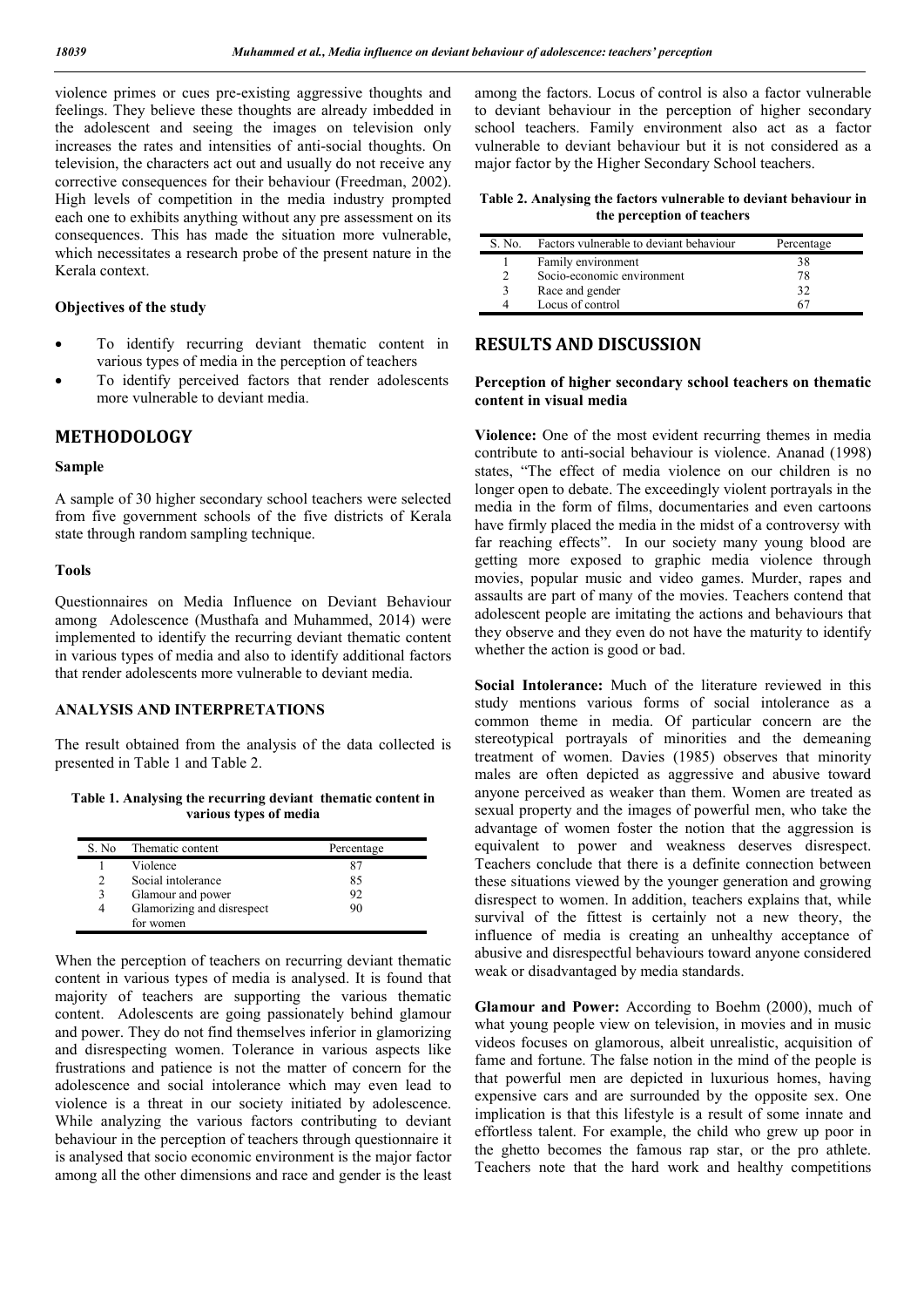among the youngsters are missing from them and the value ideals are being deteriorating from them. They are engaged in Illegal activity for the purpose of material gain and they just need power and money to expose their glamour. As per the opinion of the teachers, the hero is rarely shown as the successful executive or the factory worker who measures success by his work ethic and integrity while in a meaningful monogamous relationship. Teachers state that unfortunately, the younger generation of our society is measuring the standard of life only by means of money, fame, power and popularity.

#### **Causative Factors on Deviant Behaviour of Adolescents**

**Family Environment:** In considering the influence of family status on student behaviour, the most frequently noted situation is that of separation and divorce. According to Morgan (1994), separation and divorce is a process of disorganizing and reorganizing that can extend over a period of several years and cause great frustration to all involved. Teachers contend there should be support from the family for the well being of the child which is deteriorating in now a days. This is leading to insecurity feeling, disruption and alienation. These students do not feel a sense of belonging and acceptance in the home or at school. How children respond is often reflected in behavioural performance at school. Teachers argue that when they move on to some kind of fallacies. Negative imitation and the risk factor of abuse is also occurring in this kind of circumstances. Inappropriate behaviours at school can often be a result of an abusive environment. In the opinion of teachers such behaviours may even be an attempt to gain sympathy and understanding or to vent anger and frustration associated with abuse.

**Socioeconomic Environment:** The attitude of the parents toward education is a major variable in student success and behaviour at school directly impacts academic performance (Davies, 1985). According to Roderick (1993), students from disadvantaged families are more likely to have behavioural problems throughout their school careers. Rumberber (1983) finds that parents in disadvantaged homes are less likely to encourage their children to strive for high achievement and less likely to monitor the school performance of their children. Teachers report that disadvantaged parents are also less likely to provide an environment in the home that consistently models expectations for appropriate behaviour at school. In addition, these parents are less likely to closely monitor what their children watch on television or the music that they listen to. Teachers also agree that the behaviour of the students is getting deviated without the support of the role models or active parental monitoring. Research has shown that economic conditions can influence children both directly through the resources that economic conditions can afford, and indirectly by causing parental distress and consequently impaired parenting (Conger, et. al, 1997).

**Race and Gender:** According to Wehlage and Rutter (1987), after controlling for family background, race is not a factor that predicts unacceptable school behaviour. The same holds true for behaviour in the opinion of teachers in gender comparisons in which all other factors are equal. Race and gender factor do not have much association related to the misbehaving of the students as opined by teachers. However, according to teachers when other variables that increase vulnerability to media influence are present, boys are more likely to exhibit physically aggressive misbehaviour than girls.

**Locus of Control:** Smey-Richman (1988) and Houston (1988) discuss a connection between the above-mentioned factors that influence behaviour and what they term "locus of control." This term refers to what an individual believes in regard to personal control over success and failure, good behaviour and bad. As per the opinion of teachers if individual believes that event or outcome is dependent on personal charecteristics it has internal locus control and vice versa. Low esteemed students attribute success or failure to external factors, such as luck or nature of the task as per the opinion of teachers. Higher secondary school teachers also opined that these students tend to be easily influenced by external factors (media, peer pressure, negative role models) as they are not having proper self control. Conversely, students with a strong internal locus of control are less vulnerable to the influence of negative media, even when other factors are present. These students tend to be more successful in school, both academically and behaviourally.

#### **Conclusion**

Media does have a significant influence on middle adolescents, especially when it's combined with the effects of greater or lesser parental control. The relation seems to be one of emulation of lifestyles and the admiration of their way of life, e.g. money, cars, and lavishness. The clothing and mannerisms of students mimic those seen on television by professional athletes and music video personalities. The study revealed similarities in answers among teachers of all races and socioeconomic standing regardless of their number of discipline referrals. Money, clothing, and cars overwhelmingly came up as the main attraction to certain types of media, especially videos and professional athletes. Rap music and videos were the most preferred media. The study helped to identify the thematic content on media and their respective causes on deviant behaviour of adolescents. It also stressed the need for a strong mechanisms to address the issue at the school level.

#### **Acknowledgement**

This work is supported by UGC Research Fellowship

# **REFERENCES**

- Boehm, M. "Orange County Calendar: Arts, Entertainment, Leisure." Los Angeles Times. 13 Nov. 2000.
- Conger, R.D., Conger, K.J., and Edler, G.H. 1997. Family economic hardship and adolescent academic performance: Mediating and moderating processes in G.
- Davies, D. 1985. Restructuring schools: Increasing parent involvement. In K.M. Kershner, and J.A. Connolly (Eds.), At risk students and school restructuring (pp. 89-100). Philadelphia, PA: Research for Better Schools.